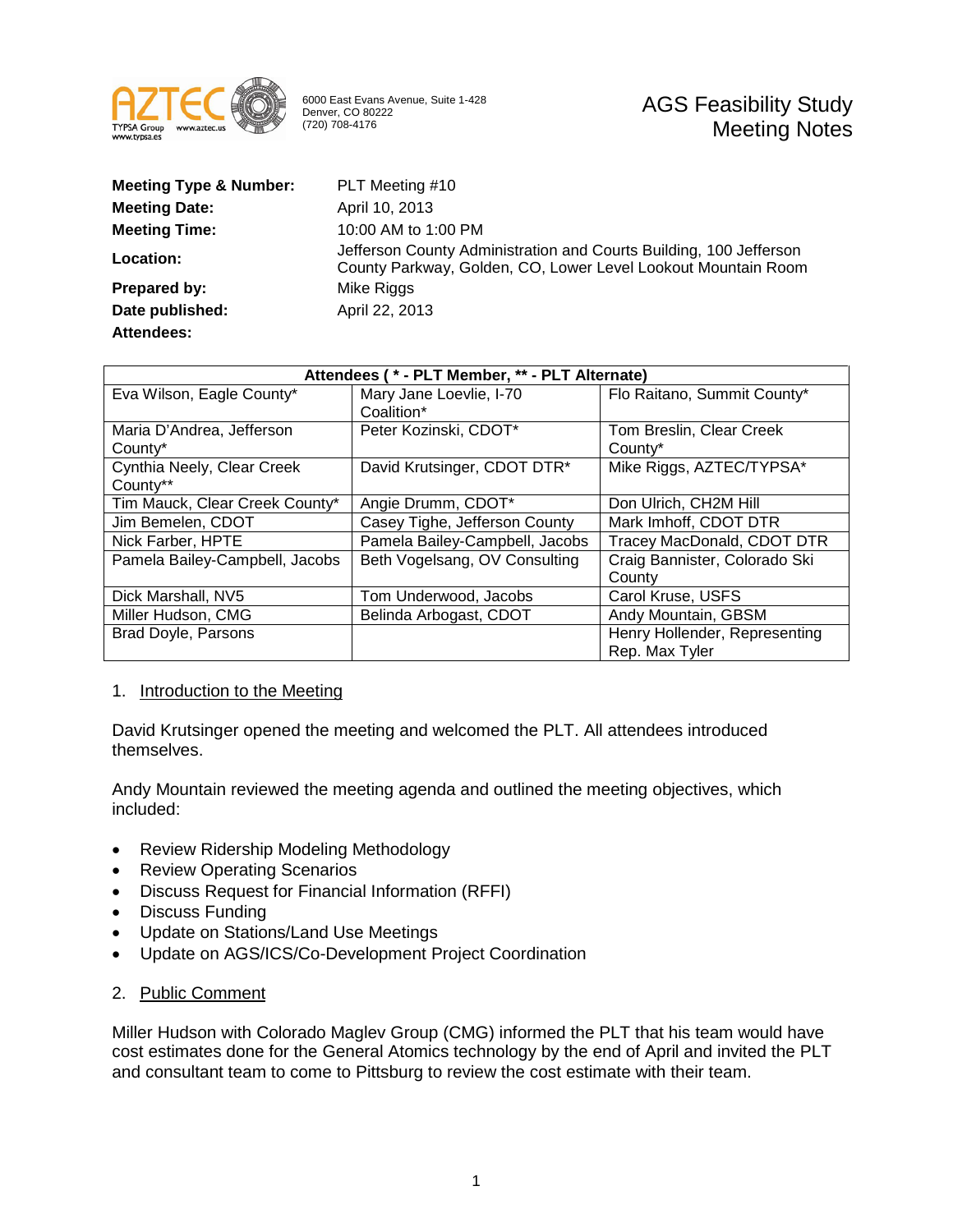## 3. Preliminary Modeling Review

David presented an overview of the ridership modeling effort being conducted by Steer Davies Gleeve (SDG) who are the modeling experts working on the ICS team.

In the first slide, David presented the zonal structure the model is using and explained how it was assembled from 5 different travel demand models used within the project corridors.

In the second slide, David presented the auto operating cost assumptions used in the model. He pointed that gas prices will keep pace with inflation and that due to increasing fuel efficiency the increase in fuel costs is negated and costs per mile are virtually unchanged.

On the third slide, David showed that the model has good correlation with actual conditions (within 7% of CDOT Average Annual Daily Traffic (AADT) volumes) at all locations considered.

On the fourth slide, David explained how value of time differs by household income and by trip type. For instance, the values of local non-work trips are lower than all other trips.

On the fifth slide, David explained the stated preference survey and some key results. He stated that the team was originally hoping for 500 responses but got over a 1000. A PLT member asked how the survey was administered. David stated that it was done on the internet. The people surveyed were selected from a pool of people who had expressed interest in taking surveys.

On the sixth and seventh slides, David provided a summary of stated preference survey results. He pointed out that 61% of respondents had a favorable opinion of a new AGS/Train while only 25% favored adding tolls on I-25 and I-70. He provided a summary of reasons respondents liked or disliked the AGS/Train. The main reason (60%) that the AGS/Train option was not selected was that the fare is too high. A PLT member asked what the planned cost was. David stated that the fare assumed is \$0.35/mile. It was clarified that the cost was actually fare, not the cost of the system. In addition, 24% of respondents would not switch mode no matter what.

On the eighth slide, David presented a partial history of ridership, fares, fare per rider, annual O&M costs and farebox recovery assumptions for the various studies done since 1998. The fare assumed in the analysis is \$24 one-way per passenger to sustain O&M cost of AGS.

On the final slide, David outlined the next steps for the modeling effort. It was noted that the Technical Committee for the modeling effort is different group than the AGS Technical Committee. Additional ridership information should be available for the May PLT meeting.

### 4. Operating Scenarios

Mike Riggs presented the operating scenarios currently developed by Connetics Transportation Group for the ICS. The current scenarios assume 18 hour operation per day. There are six scenarios that have different routing through the Denver Metro area. Outside the Denver Metro area, the six scenarios are the same and are for the high speed rail alignment in the I-70 Mountain Corridor. Mike explained that there is a Basic Frequency Service Plan and a Capacity Based Frequency Service Plan. The latter was developed to recognize the need to have an AGS peak hour capacity of 4,900 passengers per hour by 2035.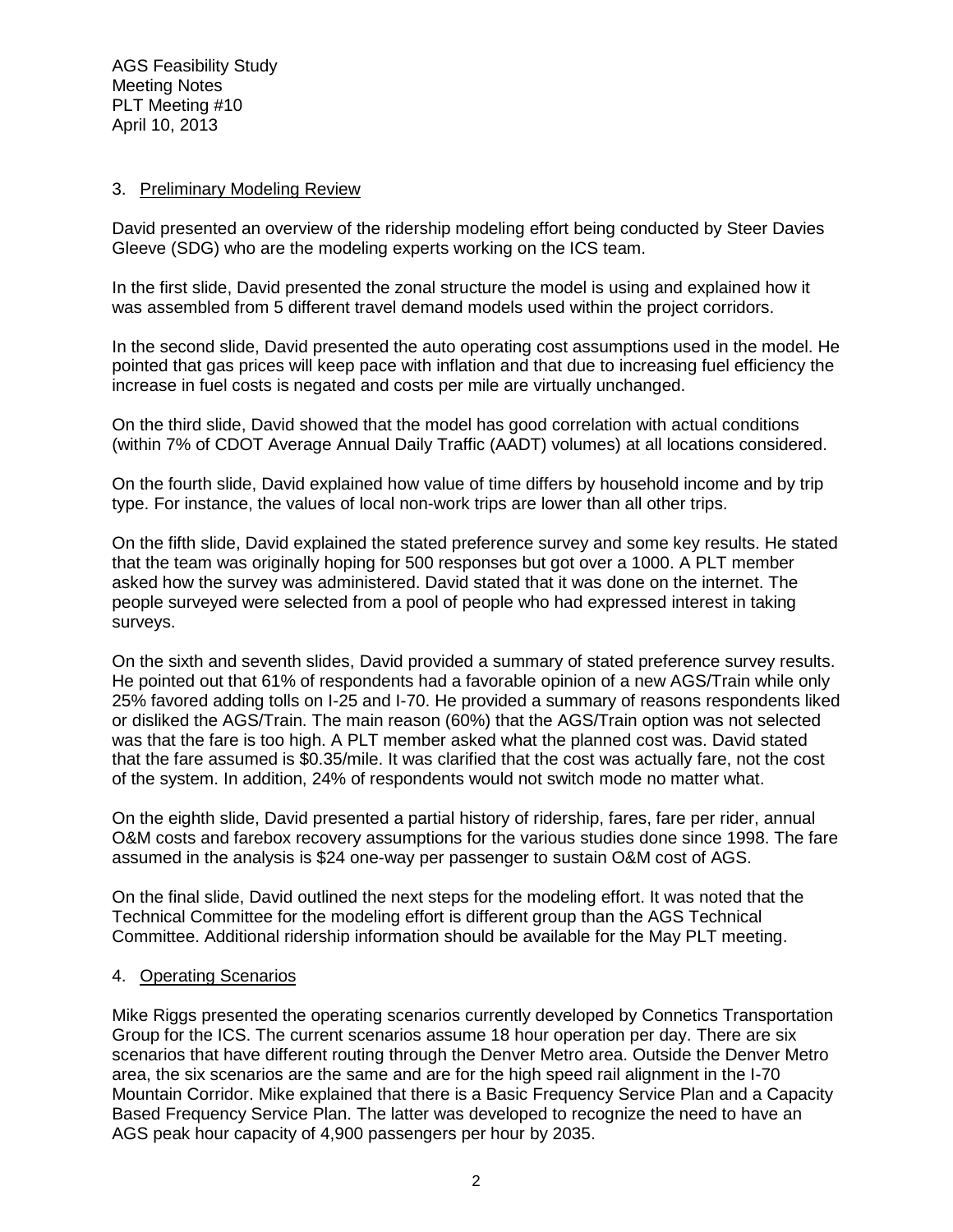AGS Feasibility Study Meeting Notes PLT Meeting #10 April 10, 2013

Mike explained each of the six operating scenarios. For the operating scenario C-1, which shares track with RTD in the Denver Metro area, one PLT member objected to including it as it precluded a maglev system for the AGS. It was explained that this scenario was included to be able to compare it with the other scenarios and that when modeling it for AGS, there would need to be a transfer in Golden for maglev alternative.

Mike concluded by stating that operating scenarios still need to be developed for the maglev alignments. The scenarios would need to include a standalone AGS plus AGS with connection to DIA (but no I-25).

# 5. Request for Financial Information and Funding/Financing Workgroup Report Out

Pamela Bailey-Campbell explained that the Funding & Financial Workgroup met on April 8. PLT members Flo Raitano, Mary Jane Loevlie, Tim Mauck and Tom Breslin attended.

Pamela presented the goals of the RFFI. She clarified that it is intended to require a low effort for financiers and concessionaires to respond. It is not a request for any concessionaires to propose to build the system but will help the AGS team determine what needs to be done to determine financial feasibility. She provided a schedule for development of the RFFI. The goal is to get the responses back by July 1, 2013.

She noted that the AGS team will be notifying financier and concessionaires about the impending RFFI in mid-April. A PLT member asked who we would be sending it out to. Pamela responded that we developed a pretty comprehensive list when we were starting the project and had made contact with most of them through the industry webinars

Pamela explained that the RFFI would provide the responders with information about the AGS including information on ridership, alignments, cost estimates, preliminary funding assumptions, level of local government support and level of recreation and business industry support. Mike suggested it would be good to get a letter of support from USFS and individual members of I-70 Coalition. Carol Kruse of USFS said that it was possible. She also stated that the current thinking is that legislative action may be required for permitting in both roadless area and wilderness area, even if the alignment was in a tunnel. She also stated that Bureau of Land Management (BLM) would have jurisdiction over any tunnels across federal lands. It was also decided that David Krutsinger or Mike Riggs would attend I-70 Coalition meeting on April 11 and request a letter of support from the I-70 Coalition. Ideally, letters of support are needed by May 17.

Pamela then shared the possible questions that will be asked in the RFFI. She then requested input from the PLT as to additional questions or which questions they thought were most important.

One PLT member thought the question related to what the delivery structure (DBFMO, DBF + M&O separated) was most important. Another key question is whether concessionaires would be interested in joint investment in AGS and ICS. Another PLT member thought that the question related to what conditions under which the concessionaire would take on farebox risk to cover O&M was important. A member of the public suggested that freight be included in the question about what additional types and levels of revenue could be generated to fund the project. The same person also suggested we ask a question as to who should set the fares and how the fares should be controlled.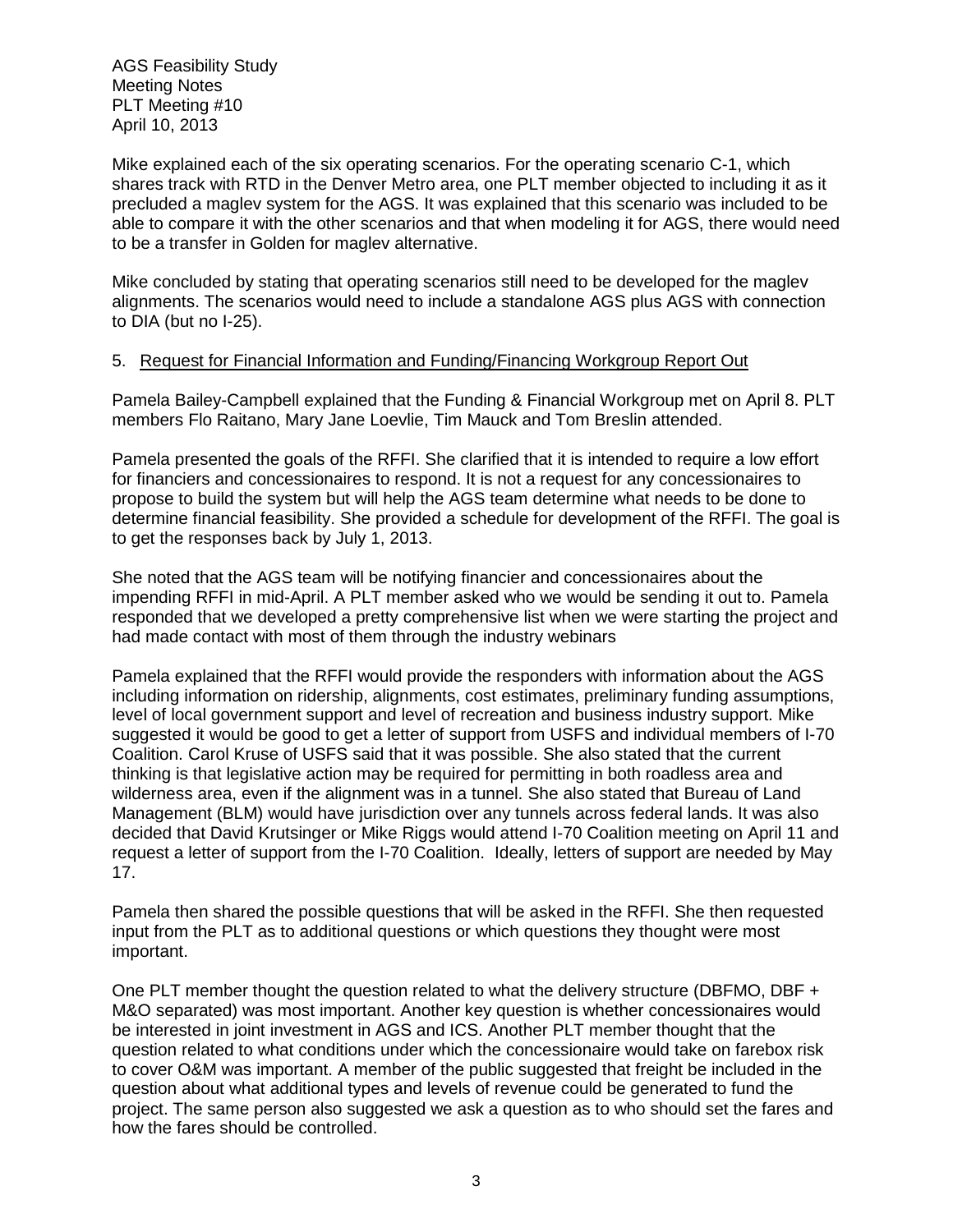AGS Feasibility Study Meeting Notes PLT Meeting #10 April 10, 2013

David Krutsinger then discussed possible funding options. He began by explaining that like federal gas tax revenues, state gas tax revenues are also shrinking. He informed the PLT about MPACT 64 that has been formed to investigate a vote to raise the state sales tax by 0.7%. It would have a 10 to 15 year horizon and would generate about \$600 million a year. Of that, \$200 million would go to transit with \$120 million to RTD and the remaining \$80 million to CDOT and all other transit agencies. This is insufficient for the AGS, which needs \$300 to \$400 million per year for the MOS. Also, a sunset in 10 to 15 years would not work for AGS which would need to be funded over a longer time frame.

David then asked the question of whether the three counties (Jefferson, Clear Creek and Summit) within the MOS would be willing to commit 10% of the project costs. He noted that Eagle County is not within the MOS as it only goes from Golden/Jeff Co to Summit County. A representative of Jefferson County pointed out that much of the county has no ties to I-70 so that may be problematic. Discussion ensued as to what the commitment would need to be and it was suggested that right-of-way, development of stations, earmarking of developer fees or special use taxes, etc. related to TOD around stations could be used towards the 10%.

David then provided some input made by the ICS PLT regarding the AGS funding. In particular, the metro Denver counties feel that RTD must be completed first and that they have mixed opinions about value capture and local taxes used to fund AGS (or even ICS). Some revenue sharing might be possible if new TOD creates additional dollars. A key element of funding any HST project is that the eight metro Denver counties are needed to generate sufficient revenue.

One PLT member pointed out that population in mountain communities is much greater than full time residents and that majority of population is visitors from Front Range. They also pointed out that mountain real estate is prime real estate.

### 6. Land Use/Station Meeting Update

Beth Vogelsang presented an update on the land use/station meetings. Since the last PLT, the AGS team met with Eagle County on March 25, 2013.

Beth summarized the station locations still being considered for each county. Several new locations have been identified including the Lake Hill site in Summit County adjacent to I-70 between Silverthorne and Frisco and the Trader Creek site, adjacent to I-70 in Avon.

Beth closed by stating the next steps which includes determining ridership for various station locations, estimating parking needs at stations and the third round of county meetings in June.

### 7. AGS/ICS/Co-Development Project Coordination

Don Ulrich gave an update on the ICS project. He stated:

- PLT Meeting #5 is scheduled for April 17
- Service Plans have been completed for HSR alternative (in mountains)
- Initial O&M costs determined
- Initial modeling runs have been completed and will be presented at 4/17 ICS PLT
- A first cut at benefit/cost analysis has been completed